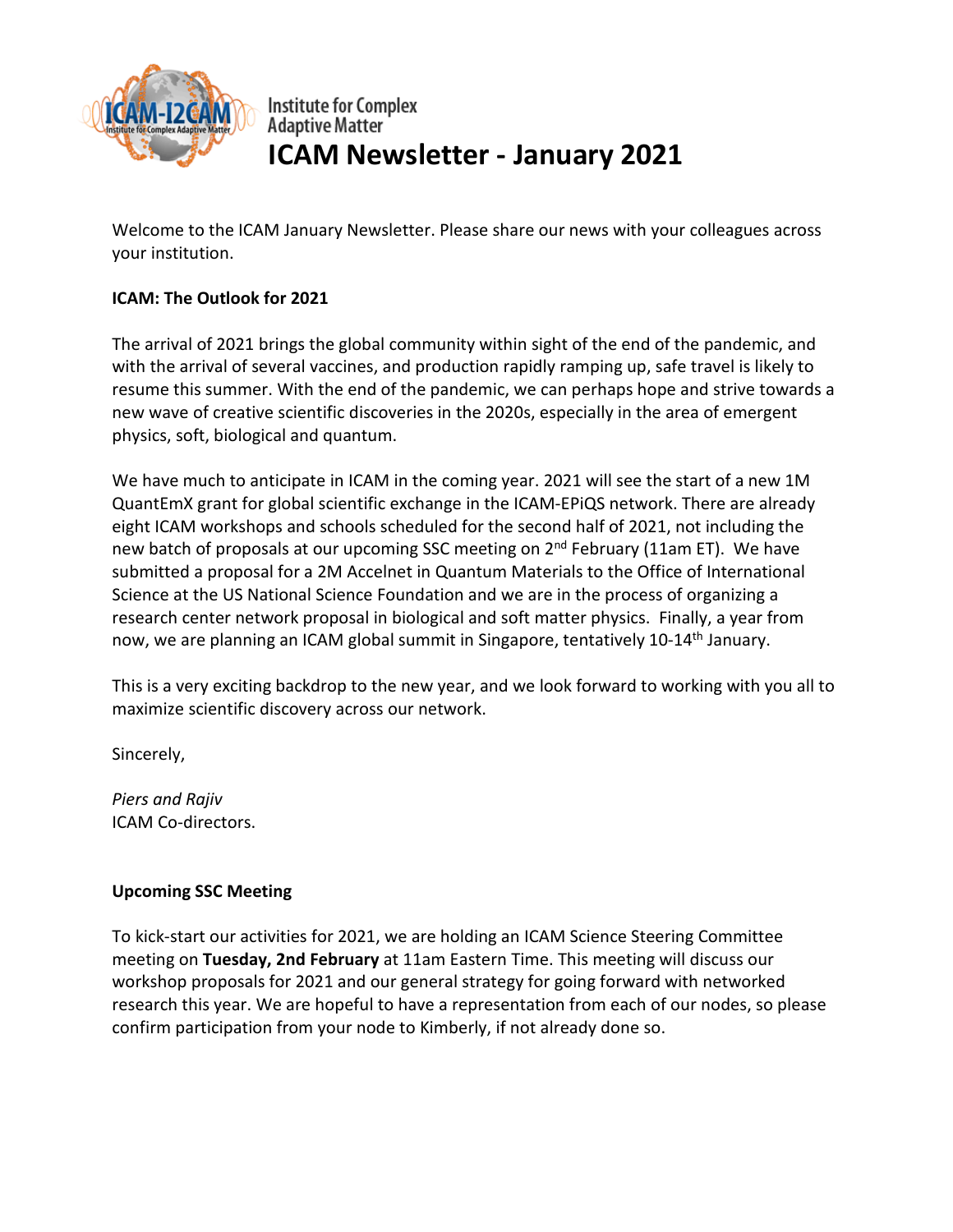## **QuantEmX**

January 2021 marks the start of our new round of QuantEmX science exchanges. ICAM has received a four year, 1M US grant to support science exchange in the area of quantum materials for the next four years. Until March 31, 2021, we are inviting new proposals for science exchanges within the ICAM and EPiQS networks. We should also like to hear from each of our QuantEmX recipients who were obliged to postpone their exchanges due to the pandemic. Please let us know as soon as possible when you plan your rescheduled trips.

## **AccelNet Proposal**

ICAM has submitted a 2M network grant proposal, "AccelNet for Quantum Materials" to the Office of International Science at the National Science Foundation, to accelerate new networked research in quantum materials. If the grant is successful, it will link ICAM and nine other research networks into a "network of networks" with the goal of searching for new families of quantum materials. We will keep you informed as to the progress of this proposal.



## **Workshops beginning in 2021**

The second half of 2021 is shaping up to be a very active time for workshop activity! We anticipate the return to more-or-less normal workshop activity starting in the summer of 2021. ICAM has several workshops that have been postponed from last year, including:

- Topological Materials and Electron Correlations, 2021 (Rice University, Houston)
- Modern Aspects in Quantum Materials and Quantum Technology, 2021 (University of Greifswald, Germany)
- Conference on spin polarized scanning tunneling microscopy and nanoscale magnetic imaging, Summer 2021 (Ohio State University, Columbus OH)
- Condensed Matter Physics in the City, Summer 2021 (London and Skye)